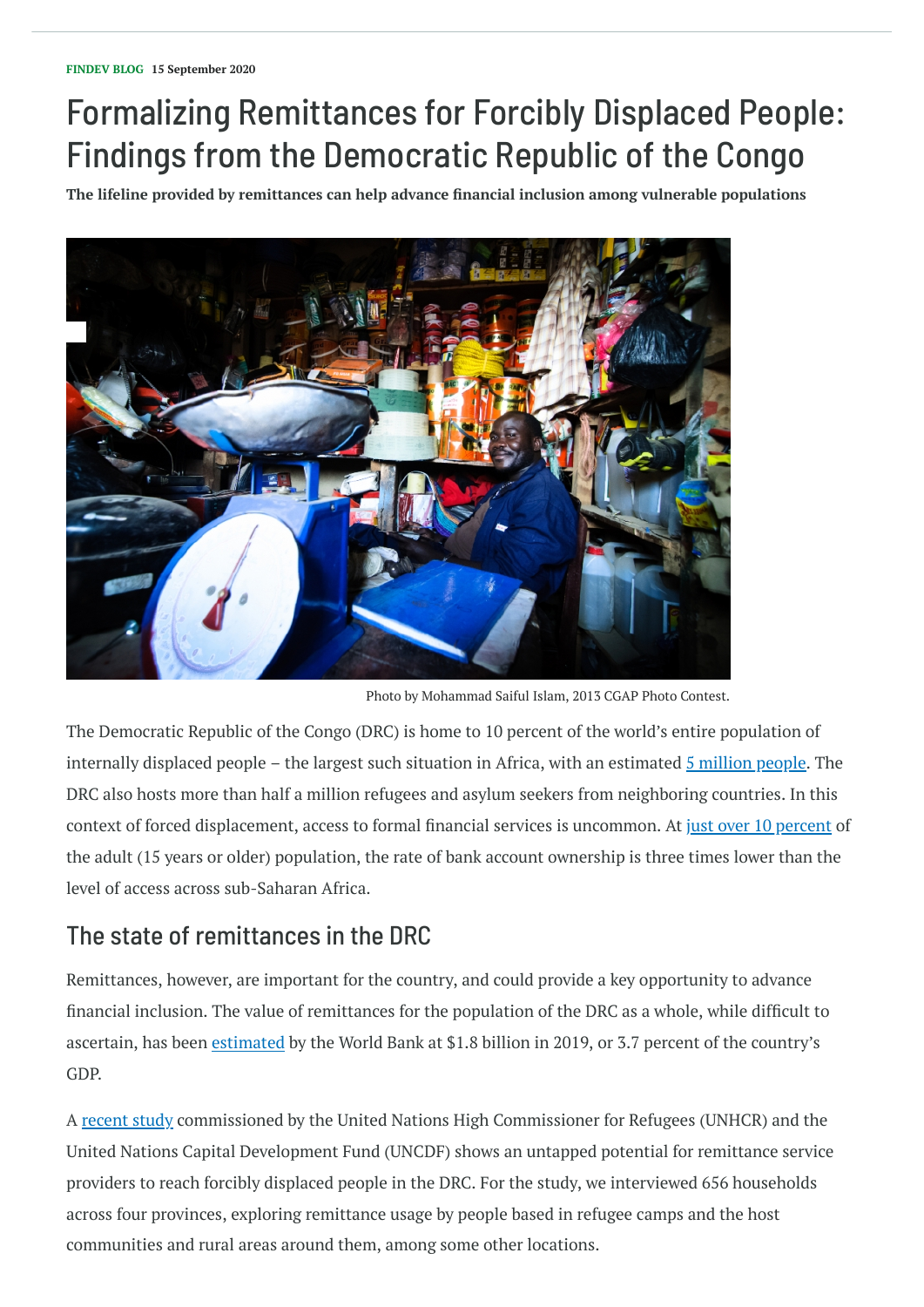43 percent of respondents reported sending or receiving remittances, and the average annual amount sent or received was nearly \$95. Half of the transactions were in cash. Another [study](http://finmark.org.za/is-there-any-hope-of-reducing-informal-cross-border-remittances-or-are-they-really-that-bad) on DRC remittances by FinMark Trust from 2018 estimated that 81 percent of remittances were informal, whether through the physical delivery of cash or goods or via grassroots networks of unregulated agents.

With 5 million internally displaced people in the DRC, the potential annual volume for this market runs into tens of millions of dollars that could be shifted into formal remittance channels and then possibly linked to a broader suite of products—savings, insurance, and more—with real implications for financial inclusion. So how could this shift happen?

### Shifting to formal remittance channels

Forcibly displaced persons must be incorporated into national financial inclusion [strategies,](https://www.afi-global.org/blog/2020/06/can-nfis-reach-forcibly-displaced-persons) and those strategies must emphasize expansion of formal and affordable remittance services which can in turn help displaced persons become self-reliant and make economic contributions to their communities. [Connectivity](https://www.unhcr.org/innovation/connectivity-for-refugees) for refugees is also key in making sure that they can gain access to other formal financial services. For their part, financial service providers should include forcibly displaced people as a customer segment and consider their needs when designing services  $\blacktriangleright$ . For example, our study's [respondents](https://twitter.com/intent/tweet?text=financial+service+providers+should+include+forcibly+displaced+people+as+a+customer+segment+and+consider+their+needs+when+designing+services&url=https://www.findevgateway.org/blog/2020/09/formalizing-remittances-forcibly-displaced-people-findings-democratic-republic-congo/?cid=EXT_WBBlogTweetableShare_D_EXT&via=Findevgateway) indicated that affordability and speed were most important to them when choosing remittance service providers, prioritizing those qualities over others such as convenience or usability.

Through our research for this study, we have analyzed the measures available and we advocate the following actions for government, financial institutions and regulators to make remittances work for forcibly displaced people in the DRC.

- 1. **Governments should provide universal access to the digital payment infrastructure**, including enforcement of an open USSD (unstructured supplementary service data) channel for all types of financial services. USSD is must-have technology for financial inclusion through mobile phones, as it transmits information through network channels normally used for voice calls or texts, allowing those channels to support other functions including financial transactions.
- 2. **Regulators should allow international money transfers via mobile phones** and should also encourage stand-alone bank agents (who perform the function of converting those digital transfers into physical cash) to hire and train forcibly displaced people to work in this role.
- 3. **Regulators and financial service providers should collaborate on a range of issues so that:**
	- Financial service providers understand which ID documents the government requires for forcibly displaced customers to access various types of financial services.
	- Financial service providers have a roadmap to guide them through regulatory approval of various forms of partnerships (e.g., between mobile money operators and between money transfer operators and local transfer agents).
	- Agents have the necessary understanding of all relevant regulations, have the proper incentives, and have been properly trained to see and treat forcibly displaced persons as legitimate